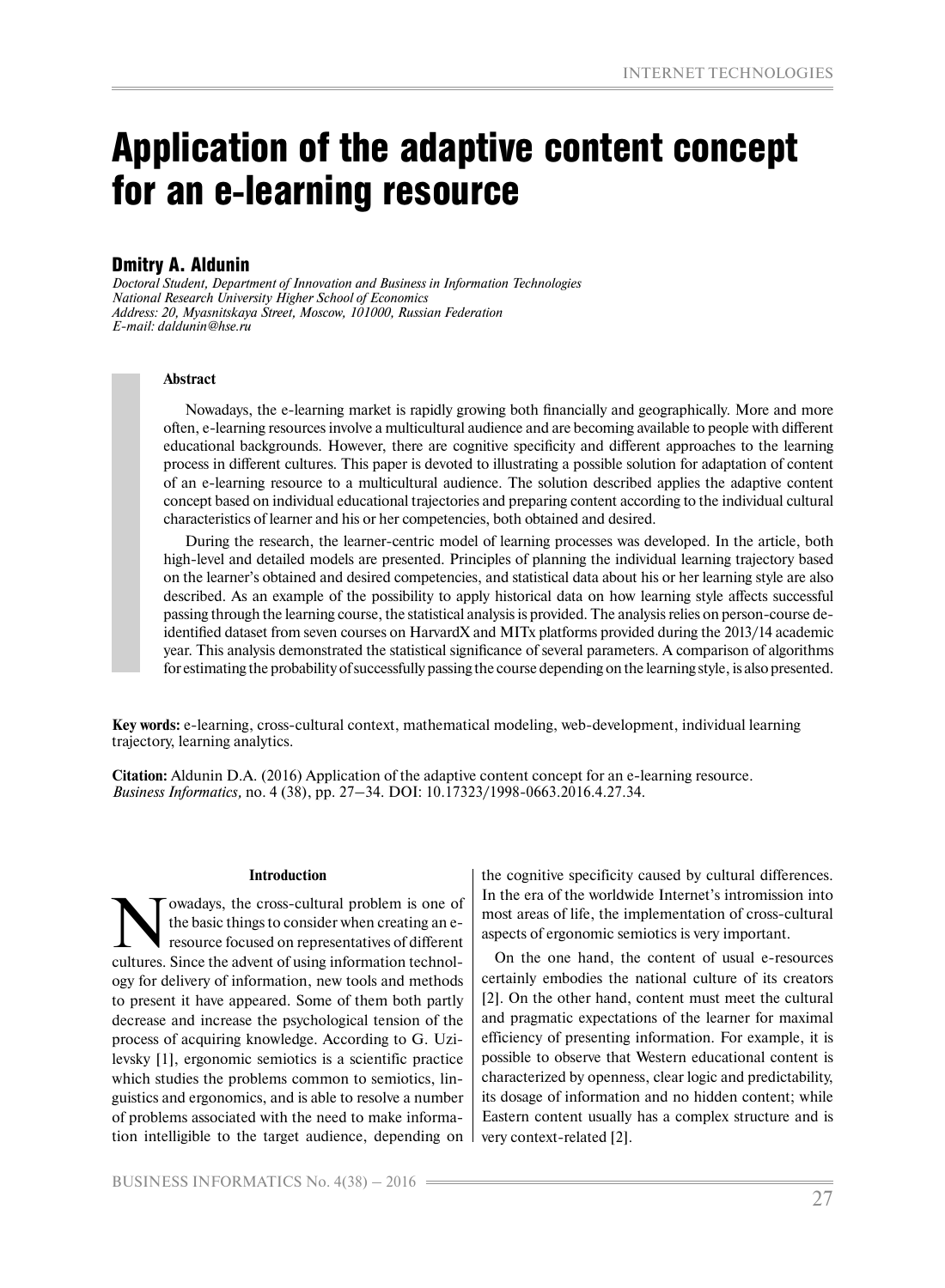Pragmatic factors must necessarily be taken into account during the process of creating and monitoring resources aimed at a multicultural audience. There are different cognitive models of perception and processing of information in the Eastern (collectivistic and inclined to dialectic) cultures and the Western (individualistic and inclined to formal logic) cultures. In the West, the information is mostly directly perceived through the prism of the person's individual perception and is superimposed on the existing information background. In the East, users simply collect information without personal critical reflection when consuming information content [2].

# **1. Basis of cultural classification**

The central object of my adaptive content concept is the learner's profile consisting of two parts: cultural and cognitive, plus competency profiles. The cultural and cognitive profile contains information about culture-related features: cognitive specificity, specificity of train of thought, and affective differences. According to M. Kholodnaya's research [3], the cognitive style reflects the way of perceiving, analyzing, structuring and categorizing the world, the style of learning. The competency profile contains a list of the learner's knowledge and skills, and the vector of his or her educational and professional development (what he or she is interested in for further learning).

It makes sense to base the cultural and cognitive profile on the six cultural dimensions invented by Geert Hofstede

[4, 5] (Power Distance (PDI), Collectivism vs Individualism (IND), Masculinity vs Femininity (MAS), Uncertainty Avoidance (UAV), Long-term vs. Short-term orientation (LTO), Indulgence versus Restraint (IVR)) because there a test exists which provides an exact value for each dimension, making it very convenient for programming. This basis was used when mapping with the cultural classifications of F. Trompenaars [6], H. Triandis [7] and R. Lewis [8]. While Hofstede's classification was driven by an individual's associates, other classifications are more individual and thus complement the former. The profile may also be extended with the binary classification of learning styles introduced by R. Felder and L. Silverman [9]. In this model, learning styles are described as a value between pairs of extremes: active or reflective, sensing or intuitive, verbal or visual, and sequential or global. There also is the test for getting values for a specific learner [10].

The competency profile should be based on a competency classificatory. Competencies should be divided into systematic competencies (core competencies, such as time-management, statistics analyzing, working in group, etc.) and professional competencies (related to the exact professional field). Professional competencies should themselves be divided in two: instrumental competencies, and social and personal competencies. The latter competency group is related to the cultural and cognitive profile and that is how connection between profiles is carried out.



*Fig. 1.* Learner-centric ontology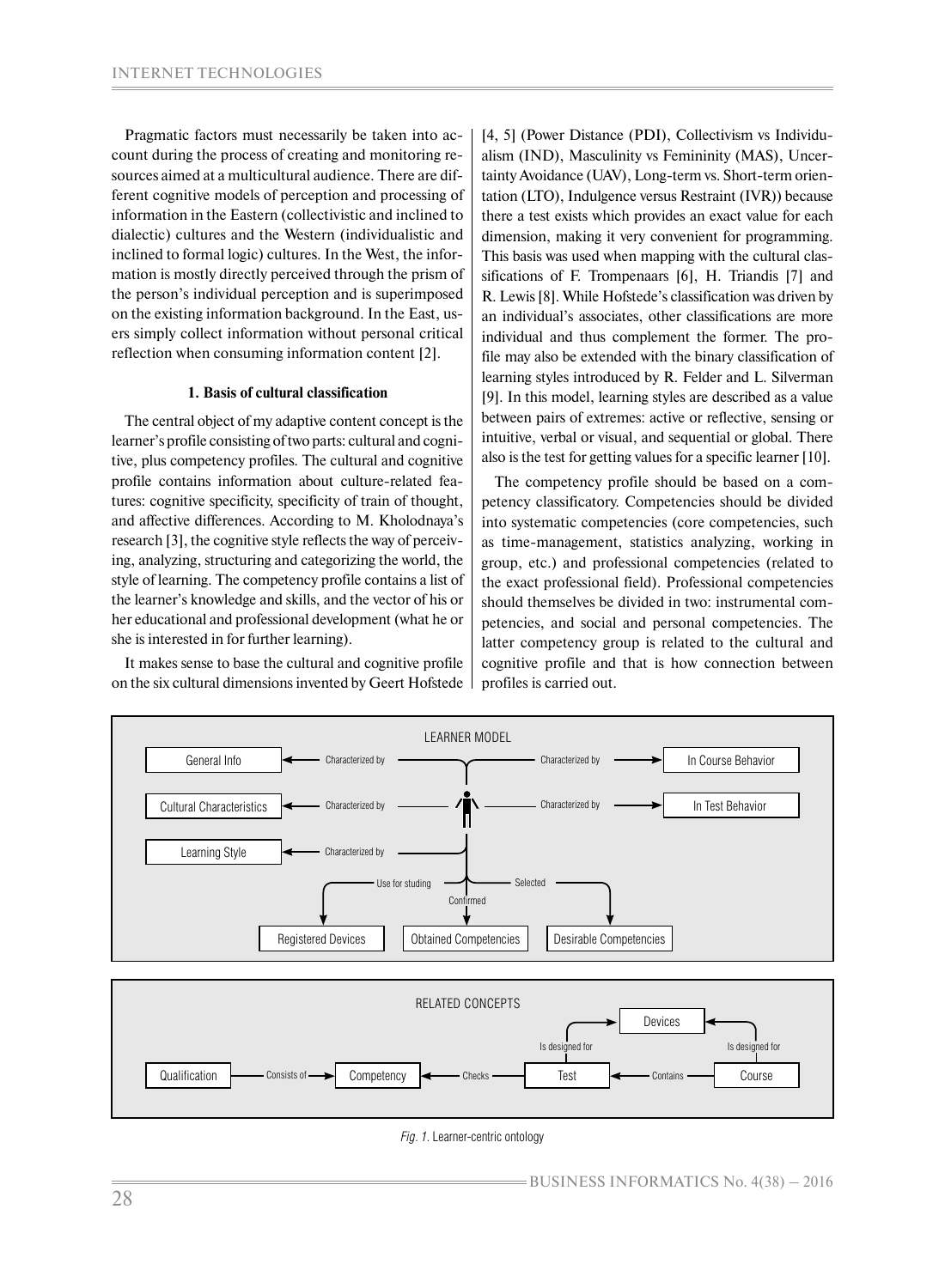

*Fig. 2.* Detailed model with attributes and relations of entries

# **2. Learner's model**

Lots of models for the learner and learning process were presented by different researchers. For example, domain ontology by P.Q. Dung, A.M. Florea designed for application in a multi-agent e-learning system [11] or the model by A. Garcia-Gabot, taking the learner's device into account [12]. But these models lack a complex view of the learner, specificity of the e-learning process, and domain modeling. The following ontology model solves this problem (*Figure 1*).

The full model describing the relations and attributes of entities is the following (*Figure 2*).

The learner-centricity of this model is strongly associated with the idea of customer centricity in today's commerce, which is the key to business maturity<sup>1</sup>. As e-learning is actually a business process with certain revenues for both sides, it is obvious that learner-centricity is an important step for general e-learning development all over the world.

<sup>&</sup>lt;sup>1</sup> "The journey toward greater customer centricity", Ernst & Young LLP, 2013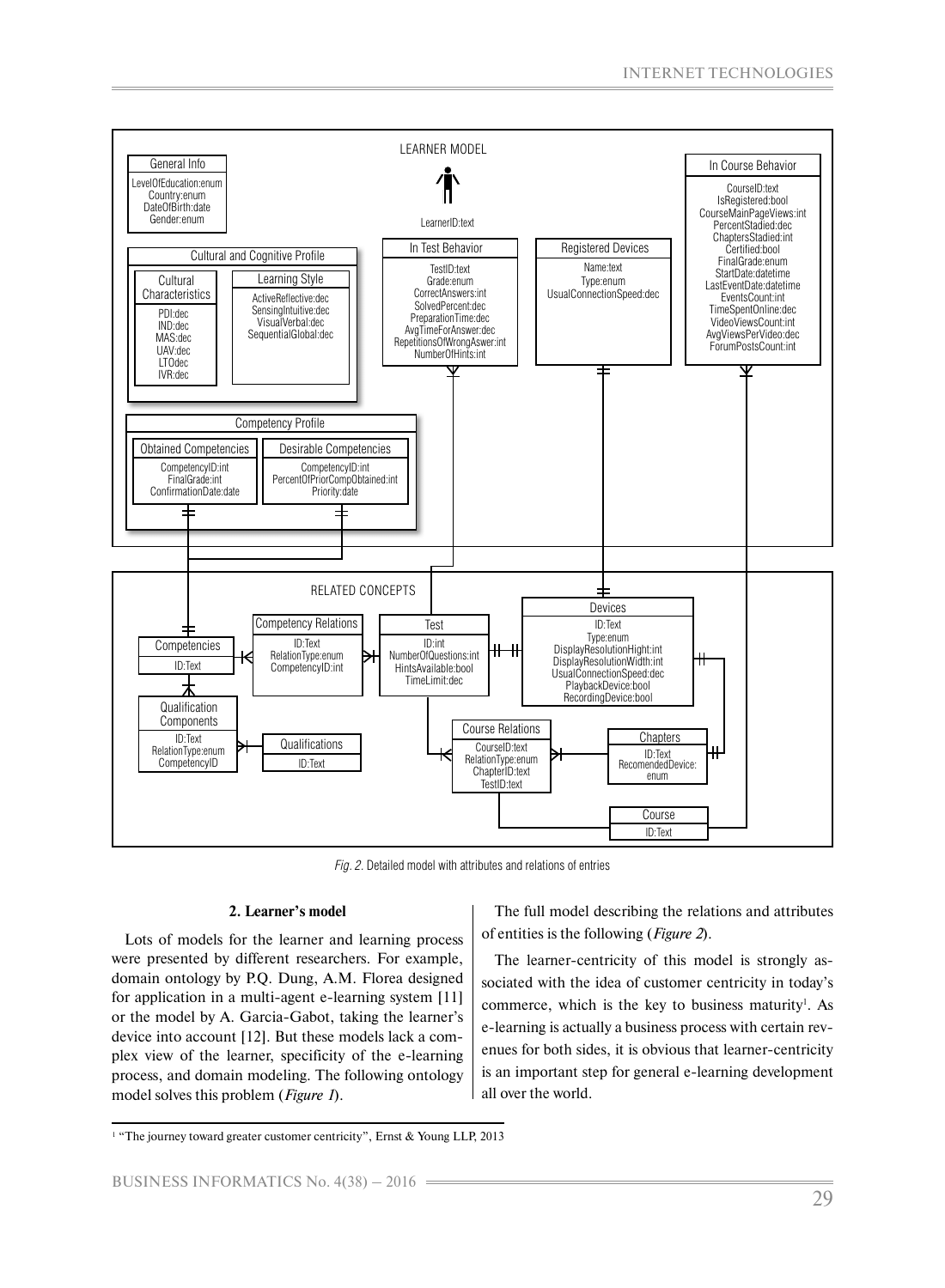#### **3. Individual learning trajectory**

An individual educational trajectory (IET) – the plan of study, taking into account preferences of the learner in the final set of acquired competences, as well as his penchant for specific forms of presentation of cognitive objects and tasks, the different methods of research and forms of expressing ideas depending on the conditions of cultural and personal characteristics. The learner should select learning courses or desired competencies for building the IET. Every course may be characterized by a set of competencies according to the competency classificatory mentioned before, the duration and price. Moreover, the duration of some courses may depend on the specific learner and the time to obtain the same competency also varies in different courses. In addition, qualifications (sets of competencies) may be formed. Therefore, when a learner, for example, selects the qualifications of an IT business analyst it means he should get a number of competencies (business process analysis, system analysis, process modeling, etc.) and a list of required courses may be formed. There are different ways to form this list: minimize the number of courses, minimize the duration, minimize the price, etc. The learner should also have the option to select courses him or herself.

Thus, it is possible to base the mathematical model on the goal of obtaining a set of  $n$  competencies in  $m$  courses. For each competency *comp* there is a set of courses which provide that competency  $\langle c_1,...c_i \rangle, 1 \le i \le m$ ; and vice versa, for each course there is a list of competencies it provides  $\langle postcomp_1, \ldots, postcomp_i \rangle$ ,  $1 \le i \le n$ . Moreover, for each course there are lists of pre-requisite competencies  $\langle \text{precomp}_1, \ldots, \text{precomp}_i \rangle, 1 \leq i \leq n$ .

For each course there is a value  $0 \le h \le 1$ , which defines the difficulty of passing this course depending on the share of required pre-requisite competencies for this course having been obtained before the start.

Times required for obtaining competencies may be defined as

$$
T = CT \cdot (\mathbb{1} - H),\tag{1}
$$

where 
$$
T = \begin{bmatrix} T_1 \\ \dots \\ T_m \end{bmatrix}
$$
 - time for passing courses;  
\n
$$
CT = \begin{bmatrix} CT_1 \\ \dots \\ CT_m \end{bmatrix}
$$
- common time for passing courses;

$$
H = \begin{bmatrix} H_1 \\ \dots \\ H_m \end{bmatrix}
$$
 - difficulty of courses.

The total time of passing all the required courses depends on the limit of courses to study at once, and the sequence of courses. And as soon as the total time depends on how prepared a learner is for each course, maximization of cross-usage of competencies by learning courses is a perfect way to determine their sequence and minimize the total time. This means that competencies provided by one course should be used by another one and so on whenever possible.

The total price of studying the courses depends on the total time because of the fixed costs per unit time (FC) like payment for an Internet connection, device amortization, etc.:

$$
PR_{\text{Total}} = \sum_{i=1}^{m} PR + FC \cdot T_{\text{Total}}, \tag{2}
$$
  
where  $PR = \begin{bmatrix} PR_1 \\ \dots \\ PR_m \end{bmatrix}$  - prices of courses.

Knowing the cultural specificity of a learner makes it possible to predict probable difficulties during a given course and even the probability of successfully passing an exam. Prediction of probable difficulties is possible because of:

 $\triangle$  analysis of whether the learner has required competencies;

 analysis of correlations between the learner's cultural specificity and required competencies;

 analysis of how learners with similar cultural characteristics passed this course exam;

 analysis of which learner's behavior correlates with successfully passing courses.

As an example of the last type of analysis, several courses from combined HarvardX and MITx personcourse academic year 2013 de-identified dataset<sup>2</sup> were analyzed using linear regression with the behavior parameters listed above. In *Table 1*, the listed regression coefficients define which behavior patterns are more or less important for passing the course. All of them have p-value below 0.05, which means that all coefficients are statistically valuable. The coefficient of determination  $(R^2)$  defines which percent of the results may be explained by the model.

Such analysis allows us to directly support learners having probably the wrong learning style or at least to inform them about possible problems and their reasons.

<sup>2</sup> https://dataverse.harvard.edu/dataset.xhtml?persistentId=doi:10.7910/DVN/26147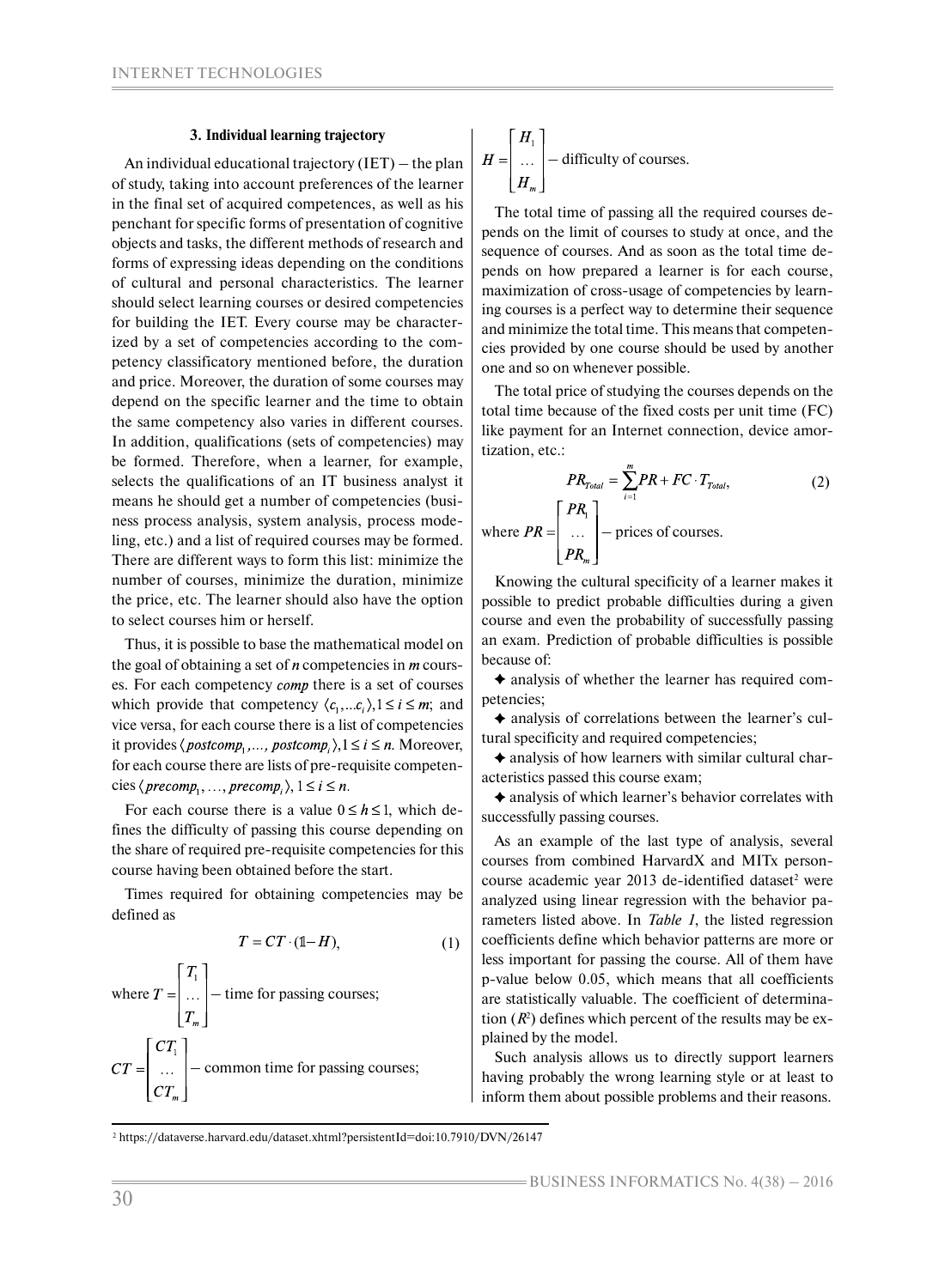*Table 1.* 

|                                                         | R <sup>2</sup> | <b>Number</b><br>of interac-<br><b>tions</b><br>with course | <b>Number</b><br>of days of<br>activity | <b>Number</b><br>of video<br><b>views</b> | <b>Number</b><br>of course<br><b>chapters</b><br>studied | <b>Number</b><br>of forum<br>posts |
|---------------------------------------------------------|----------------|-------------------------------------------------------------|-----------------------------------------|-------------------------------------------|----------------------------------------------------------|------------------------------------|
| <b>Introduction to Solid State Chemistry</b>            | 0.81           | 0.479                                                       | 0.182                                   | $-0.237$                                  | 0.462                                                    | $-0.007$                           |
| <b>Introduction to Computer Science and Programming</b> | 0.78           | 0.370                                                       | 0.406                                   | $-0.162$                                  | 0.240                                                    | $-0.005$                           |
| <b>Introduction to Biology</b>                          | 0.75           | 0.814                                                       | 0.173                                   | $-0.328$                                  | 0.164                                                    | $-0.021$                           |
| <b>Electricity and Magnetism</b>                        | 0.82           | 0.676                                                       | 0.341                                   | $-0.243$                                  | 0.104                                                    | $-0.006$                           |
| <b>Mechanics Review</b>                                 | 0.84           | 0.467                                                       | 0.050                                   | $-0.043$                                  | 0.454                                                    | 0.017                              |
| <b>Health in Numbers</b>                                | 0.74           | 0.624                                                       | 0.070                                   | $-0.295$                                  | 0.424                                                    | $-0.017$                           |
| <b>Human Health and Global Environmental Change</b>     | 0.67           | 0.793                                                       | 0.031                                   | $-0.286$                                  | 0.236                                                    | 0.015                              |

**Regression analysis of behavior leading to successful passing courses**

#### **4. Adaptation of learning content**

A learning course may be represented as a number of learning materials (multimedia or text documents). Every learning material should be divided into blocks. The block is an atomic part of learning material which should be marked by the most suitable ranges of Hofstede's cultural dimensions (one, two or even all six dimensions for very specific content) and index within material. Such a concept allows us to construct the most viable variant of learning material for a given learner. For example, if we describe the case of a company's success, the personal impact of a great leader may be focused for individualists, while statistical data may be focused for those who avoid uncertainty, etc. When the learner opens a document, it should be prepared by selecting the most suitable block for each index value or the default if no suitable block is found.

Moreover, the learning material representation interface may be adapted, too. There are five key points for such adaptation [9]:

 $\diamond$  metaphors – typical images used in design;

 $\Diamond$  mental models – models of real life trains of thought, the use of which is stimulated when using the site;

 $\Diamond$  **navigation** – features of moving within web pages and between them;

 $\Diamond$  interaction – specificity of human-computer interaction;

**appearance** – design features: colors, shapes, layout, sounds, the use of multimedia, etc.

Adaptation on most of these points may be automated. For example, computer vision algorithms (such as CaptionBot powered by Microsoft Cognitive Services) allow us to automatically describe pictures.

# **5. Mathematical models and algorithms**

Application of the adaptive content concept requires some mathematical models and algorithms. The first task that must be solved is how to predict the possibility of successfully completing the course.

For solving this task, it is possible to use historical data on how learners with different values on cultural dimensions passed the given course exams. Logistic regression may be used for analysis of such panel data. The binary logistic model is used to estimate the probability of a binary response based on independent predictor variables:

$$
\mathbb{P}\{y=1|x\}=F(x_1,x_2,\ldots,x_n), y\in\{0,1\}.\tag{3}
$$

In this case, the binary response is success or failure in a course. Analyzing the statistics of previous students, it is possible to discover how important different parameters are for success in a particular course and use the measures of this importance (regression coefficients  $\theta$ ) multiplied by values for current student  $x$  to predict his result. The logistic function (or sigmoid) is:

$$
F = \frac{1}{1 + e^{-\Theta^T x}} = \frac{1}{1 + e^{-(\Theta_1 x_1 + \Theta_2 x_2 + \dots + \Theta_n x_n)}}.
$$
(4)

Regression coefficients should be identified for every course using historical data about course completion as a training set. From the machine time cost point of view, it makes no sense to recalculate regression coefficients after getting the result for every new student, since its impact will be very low. For example, the HarvardX and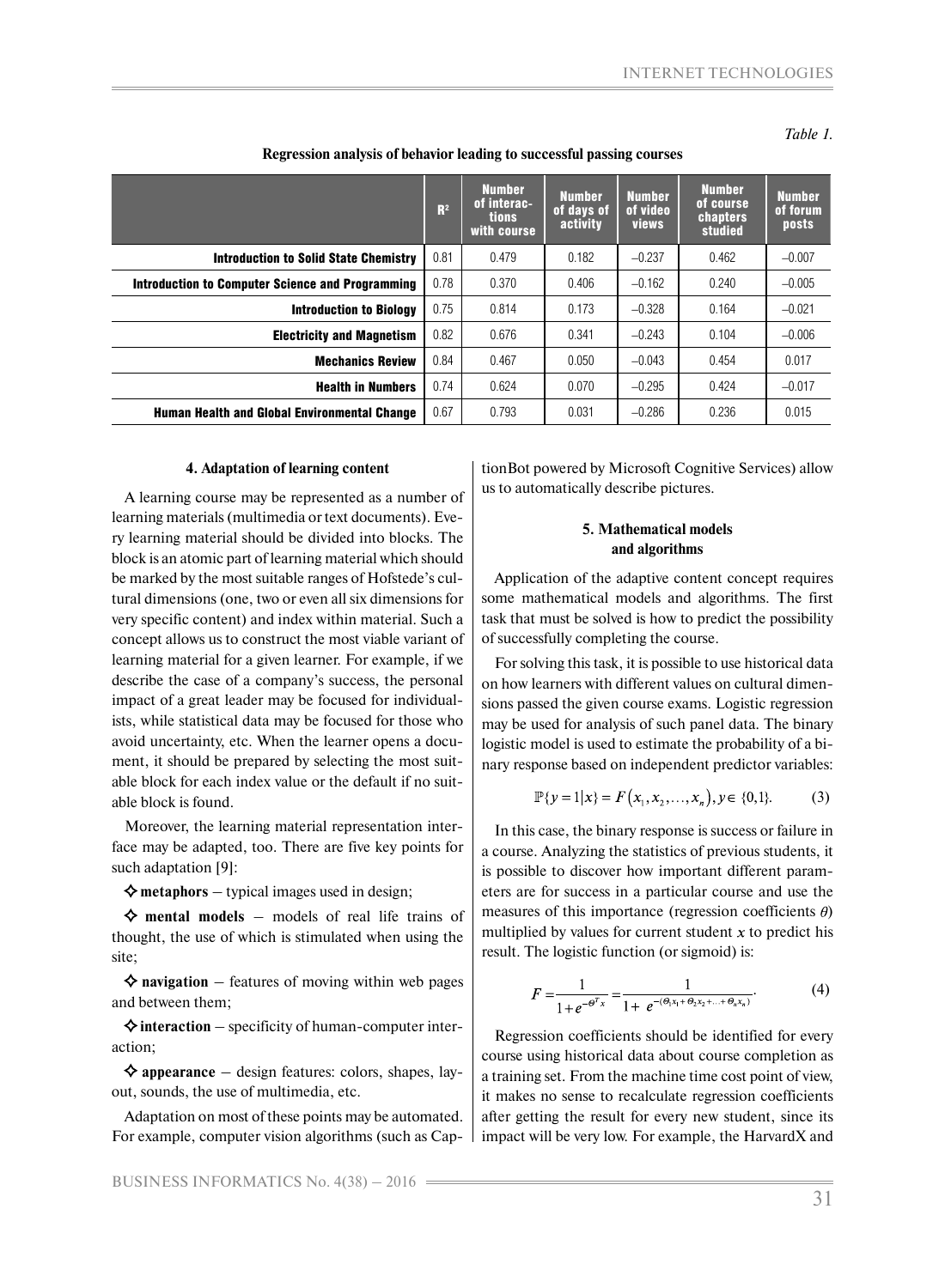MITx de-identified dataset of academic year 2013<sup>3</sup> contains more than 640,000 entries (each represents one individual's activity in one edX course) for only 13 learning courses.

The next task is sequencing of courses. As was mentioned before, this algorithm should be based on maximizing cross-usage of competencies by learning courses. The depth-first traversal is the most appropriate algorithm for this task. It may build an optimal sequence from the list of courses and competencies they require and provide. The advantages of this algorithm are simplicity and avoiding the non-optimality of usual search.

The last top-tier task is forming groups of students with similar characteristics. This process may have different goals: from forming the exact number of groups within one course to forming groups according to one or several characteristics. For different goals, it makes sense to use different clustering algorithms such as K-Means, DBSCAN or Mean shift. Full descriptions of the algorithms may be found, for example, in [13].

# **K-means clustering**

This method of vector quantization aims to partition n observations  $(x_1, x_2, \ldots x_n)$  into  $k \le n$  clusters  $S = \{S_1, S_2, \dots S_n\}$  based on the nearest mean:

$$
\arg\min_{S} \sum_{i=1}^{k} \sum_{x \in S_i} ||x - \mu_i||^2, \tag{5}
$$

where  $\mu_i$  is the mean of points in  $S_i$ .

Advantages:

1. K-means clustering is NP-hard problem, however, there are efficient heuristic algorithms. That makes K-means faster than most of other clustering algorithms.

Disadvantages:

1. K-means clustering requires pre-defined number of clusters.

2. K-means clustering has strong sensitivity to outliers and noise.

3. K-means clustering doesn't work well with a noncircular cluster shape.

# **DBSCAN (Density-based spatial clustering of applications with noise)**

This algorithm groups points that are packed in space closely (have many neighbors), marks points that lie

alone as outliers (low-density, nearest neighbors are too far away). DBSCAN is one of the most cited in scientific literature<sup>4</sup>.

# Advantages:

1. DBSCAN does not require a pre-defined number of clusters, opposing to k-means.

2. DBSCAN is able to find clusters of any form.

3. DBSCAN is robust to outliers.

4. DBSCAN requires only two parameters ( $\varepsilon$  and the minimum number of points required to form a dense region) and nearly ignores the order of entries being analyzed.

Disadvantages:

1. DBSCAN is not entirely deterministic

2. The scale and data must be well understood to correctly choose a meaningful distance threshold  $\varepsilon$ .

# **Mean shift (mode-seeking algorithm)**

This algorithm is a non-parametric feature-space analysis approach for using discrete data for locating the maxima of a density function, from which the data was sampled. The mean shift algorithm is iterative and starts with an initial estimate  $x$ :

$$
m(x) = \frac{\sum_{x_i \in N(x)} x_i K(x_i - x)}{\sum_{x_i \in N(x)} K(x_i - x)},
$$
\n(6)

where  $K$  is the weighted mean of the density in the window;

 $N(x)$  is the neighborhood of *x* (a set of points for which  $K(x) \neq 0$ ).

The difference  $m(x) - x$  is actually called a mean shift. Advantages:

1. The mean shift does not require a pre-defined number of clusters, opposing to k-means.

2. The mean shift is able to find clusters of any form.

3. The mean shift requires only one parameter (the size of the window).

4. The mean shift is well adapted for using a Gaussian kernel.

Disadvantages:

1. Selection of a window size for the mean shift algorithm is not trivial.

4 DBSCAN is on rank 41 within most cited data mining articles according to Microsoft academic search, when accessed on: 21.08.2016

<sup>3</sup> https://dataverse.harvard.edu/dataset.xhtml?persistentId=doi:10.7910/DVN/26147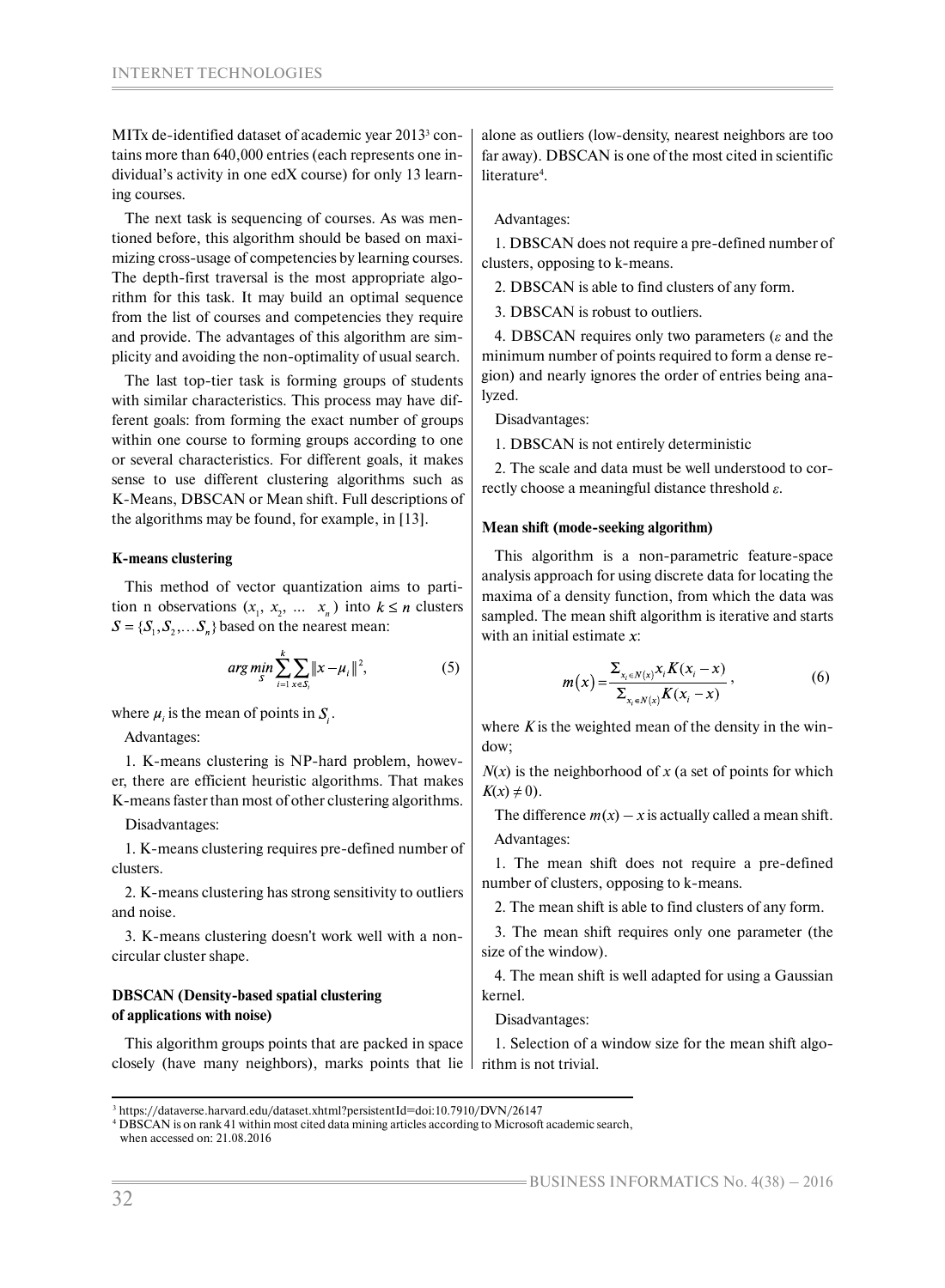Turning to the technical part, it is important to note that a database is preferable for such service rather than data storage, because the main type of queries will be selection, not insertion of entries. Integration with existing information systems (such as learning management systems of universities, etc.) may be realized via mediating the replication layer and table triggers. Thus, any change in one system may be replicated in a number of tables of the other system. This makes it possible not to adapt the service database's structure for every integration.

#### **Conclusion**

Application of the adaptive content concept in the described way may significantly improve an e-learning process:

 $\triangle$  increase the apprehensibility of learning materials. The process of e-learning does not provide such tutor support as full-time education does; it is mostly an autodidactic process. Thus, it is very important to decrease the psychological tension caused by feeling alone, having an uncertain interface and unintelligible learning materials;

 $\triangle$  possibility to build an individual educational trajectory;

 $\triangle$  possibility to form the learner's competency profile. Such a profile is also useful because, in fact, it is a readyto-use part of the CV.

Further problems to study are the following:

 $\Diamond$  the need to prioritize the cultural dimensions during formation of learning materials in the case of mixed cultures (such as Chinese students studying in the USA for a long time) and, consequently, the development of a system of weighted coefficients;

 $\diamond$  problems related to differentiation of cultural groups in the target audience (collaboration of representatives of different groups, etc.);

 $\diamond$  the need to monitor the user's satisfaction and to make a forecast of changes in the user's preferences on the basis of data about users with similar parameters.

This publication is part of a series of works devoted to the analysis of conformity of cultural specificity of target audience and methods of content and design adaptation needed to ensure maximum comfort and ease of the e-learning process for this audience. The result of the entire work will be the development of a software environment that facilitates the preparation and demonstration of content sensitive to cultural specificity.

#### **References**

- 1. Uzilevsky G.Y. (2000) *Nachala ergonomicheskoy semiotiki* [Beginnings of ergonomic semiotics]. Orel: ORAGS (in Russian).
- 2. Huang K.-H., Deng Y.-Sh. (2008) Social interaction design in cultural context: A case study of a traditional social activity. *International Journal of Design*, no. 2, pp. 81–96.
- 3. Kholodnaya M.A. (2004) *Kognitivnye stili. O prirode individual'nogo uma* [Cognitive styles. On the nature of an individual mind]. St. Petersburg: Piter (in Russian).
- 4. Hofstede G. (1980) *Culture's consequences: International differences in work related values*. Beverly Hills, CA: Sage Publications.
- 5. Hofstede G., Hofstede J.G., Minkov M. (2010) *Cultures and organizations: Software of the mind*. N.Y.: McGraw-Hill.
- 6. Trompenaars F., Hampden-Turner C. (2004) *Managing people across cultures*. London: Capstone Publishing.
- 7. Triandis H. (2011) Culture and self-deception: A theoretical perspective. *Social Behavior and Personality*, no. 1, pp. 3–14.
- 8. Lewis R. (2006) *When cultures collide. Managing successfully across cultures*. Boston, London: Nicholas Brealey International.
- 9. Felder R.M., Silverman L.K. (1988) Learning and teaching styles in engineering education. *Engineering Education*, no. 7 (78), pp. 674–681.
- 10. Soloman B.A., Felder R.M. (2016) I*ndex of learning styles questionnaire*. North Carolina State University. Available at: http://www.engr.ncsu. edu/learningstyles/ilsweb.html (accessed 01 September 2016).
- 11. Dung P.Q., Florea A.M. (2013) Adaptation to learners' learning styles in a multi-agent e-learning system. *Internet Learning*, no. 1, pp. 11–20.
- 12. Garcia-Gabot A. (2013) *A proposal of a multi-agent system for adapting learning contents to user competencies, context and mobile device*. Research paper. Bratislava: Slovak University of Technology.
- 13. Gan G., Ma C., Wu J. (2007) *Data clustering: Theory, algorithms, and applications*. Philadelphia: SIAM.